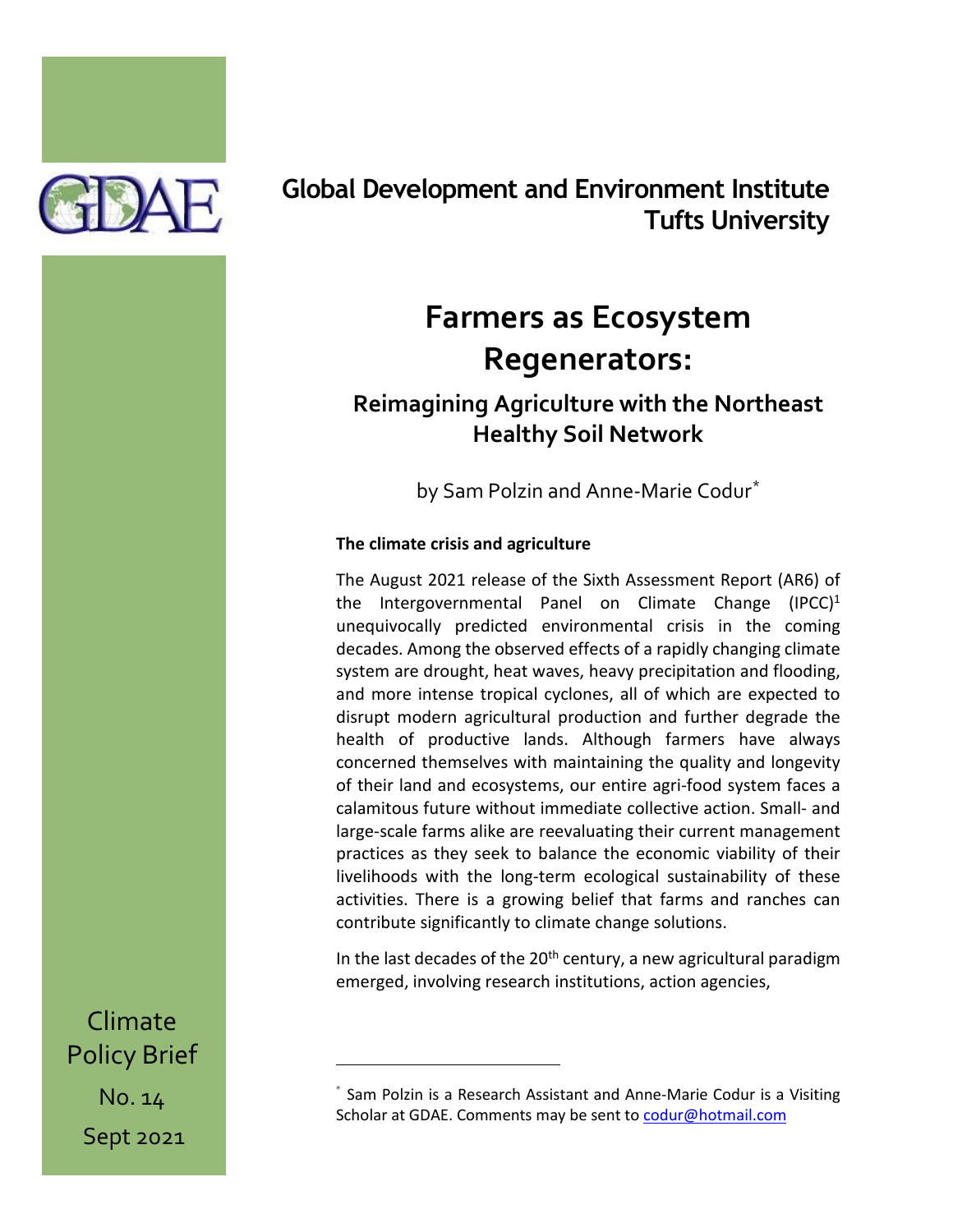and local communities, focusing on *soil health* as the key linkage between productivity, profitability, and sustainability. By isolating the dynamics of soil biology, this movement sought to enrich the ecological capacities of soil systems via practices known as *regenerative agriculture*.

The costs of intensive mechanization, such as soil erosion, biodiversity loss, water pollution, have stressed the limits of an agricultural system that depends on external inputs, leading many producers and consumers to move towards food production methods that build rather than degrade our ecosystems. Moreover, a regenerative approach could credibly store many metric tonnes of atmospheric carbon per hectare of cropland as soil organic carbon, which would otherwise be released by heavy tillage and the use of artificial inputs.<sup>[2](#page-9-0)</sup> As soil science on the topic has evolved in the last decade, a strong link between healthy soils and climate resilience is now obvious.

## **Regenerative agriculture in practice**

Importantly, the notion of regeneration, which seeks to correct some of the missteps that have led us to this point of environmental disaster, has long been important to indigenous and other pre-colonial traditional peoples. The practices and principles of regenerative agriculture in the United States and around the world—e.g. intercropping and agroforestry—should not be characterized as a novel science, but emerge from community-based approaches to land management that have survived despite the colonizing forces of European farmers.<sup>[3](#page-10-0)</sup>

Regenerative agriculture explicitly describes a disruptive movement that challenges and seeks to redress the degenerative anthropogenic transformation of soils, as well as institutions of racial injustice, inequity, and exploitation, and undemocratic governance of land resources. In short, justice for the climate requires justice for the people. Reversing the global warming conditions explained by the IPCC must correlate with a simultaneous transformation of economic and political institutions.

In practice, a number of economic and financial constraints have prevented recent adopters of healthy soil practices from fully pursuing the regenerative capacities of their soils. For example, land ownership is out of reach for various farmers, which discourages them from taking on the added risk of changing their practices to improve land that they do not control.<sup>[4](#page-10-1)</sup> State and federal policies offering direct aid and business incentives are thus required to help farmers in this transition. Payments to producers and market transactions must reflect the real social and ecological value of their activities. Since all citizens are stakeholders in the agrifood system, not farmers alone, consumers must also take responsibility for the practical costs of healthy soils. Civil society organizations are increasingly bringing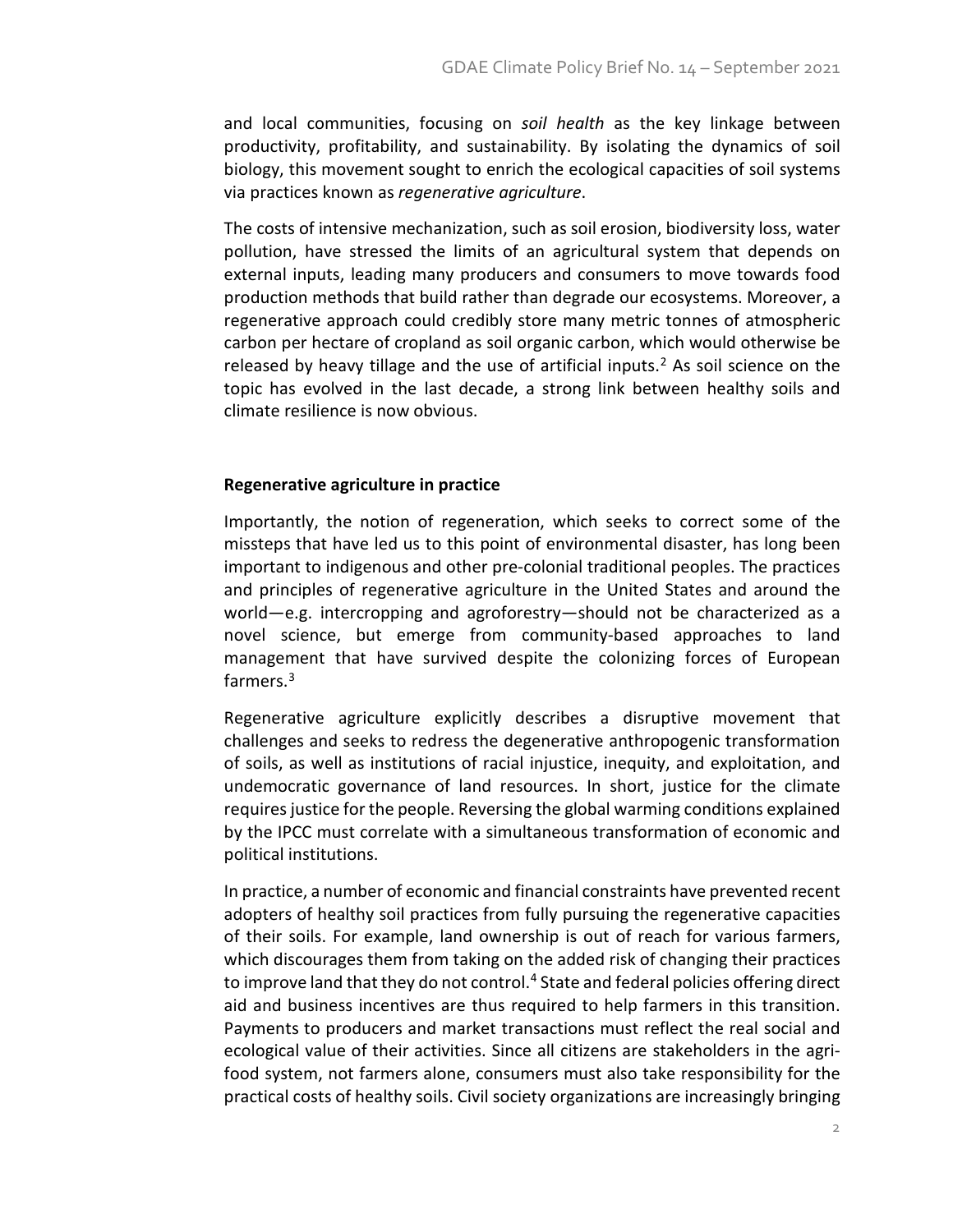these diverse stakeholders to the table to find the best strategies to reform agricultural production. Individuals, NGOs, and research institutions all have an important role to play in mediating healthy soils policies.

Notably, international, national, and local bodies have in recent years recognized farmers as key leaders on climate resilience. The "4 per 1000" initiative launched in 2015 at COP21—an annual United Nations summit addressing action on climate change—seeks to grow soil carbon stocks through on-farm activities.<sup>[5](#page-10-2)</sup> In the U.S., "National Healthy Soils Policy Network" formed in 2018 pushes to pass climate policy informed by farmers.<sup>[6](#page-10-3)</sup> Locally, the "Northeast Farms of Color Land Trust" has since 2019 connected with regenerative farmers via trainings, skill-shares, business development, and financial planning.<sup>[7](#page-10-4)</sup> As a result of this work, well over half of U.S. states have drafted or passed bills developing incentives for soil health improvements in the form of grants education, and technical assistance to farmers, ranchers, and landowners (see Figure 1).<sup>[8](#page-10-5)</sup> In the northeast, Maine, New Hampshire, Vermont, Massachusetts, Connecticut, and New York have all passed such legislation. Significant issues of implementation remain, however, and many financial and economic constraints on farmers still need to be overcome.



**Figure 1.** U.S. State Soil Health Policy Map<sup>[9](#page-10-6)</sup>

# **What is the Northeast Healthy Soil Network?**

The Northeast Healthy Soil Network (NEHSN) was created in 2019, to capitalize on this policy energy and to further inform a prompt transition toward financially viable regenerative farming at scale. Originally hosted by the Global Development and Environment Institute (GDAE) at Tufts University in the Boston, Massachusetts area, the NEHSN is an innovative initiative that attempts to bring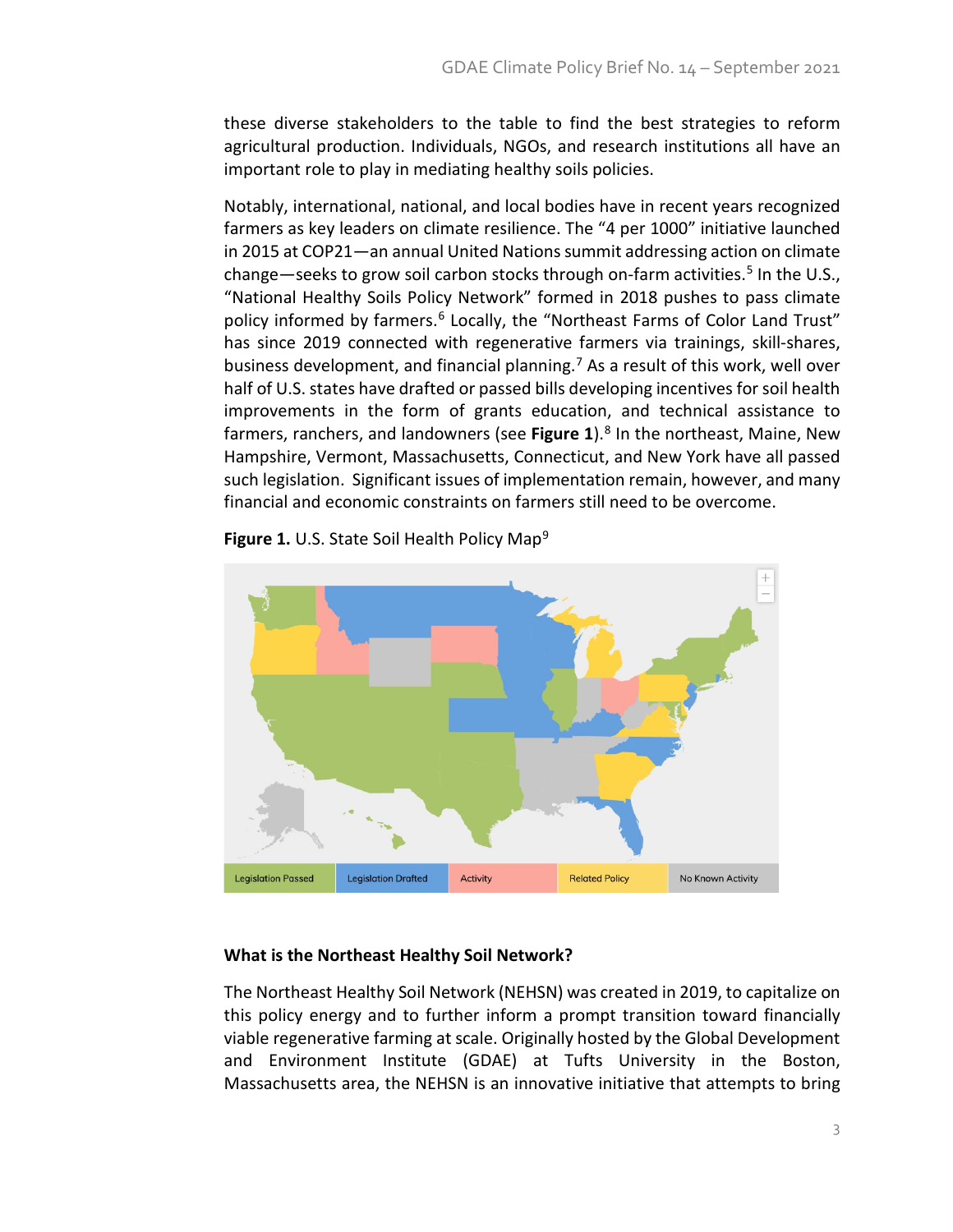together a wide number of stakeholders from across the Northeastern U.S. under the mission of enhanced, science-backed regional soil management. Previously, few regional actors had been in conversation about the science and policy of regenerative agriculture. Subsequently, the network has grown to include partners from several universities, including Dartmouth, University of New Hampshire, and University of Vermont, NGOs, and farms, who engage in collaborative working groups that seek to catalyze agricultural reform at both the practice and policy levels. The NEHSN is now in the process of becoming a selffunded and self-governed advocacy and research entity.

## **Background for the NEHSN**

In the fall of 2018, GDAE began investigating natural solutions to the climate crisis. This project focused on the roles of forests, wetlands, and agricultural lands (e.g., cropland and rangeland) in present and future climate change mitigation and adaptation.<sup>[10](#page-10-7)</sup> With the support of graduate students from both the Friedman School of Nutrition Science & Policy and the Fletcher School of Law & Diplomacy, this research team started asking what policies and practices would be required to transition regional agricultural production in the U.S. Northeast toward long-term ecological sustainability and net carbon sequestration.<sup>[11](#page-10-8)</sup> We immediately learned that farmers and their knowledge and experiences would be central to any policy framework that sought to fundamentally shift the balance of power in the agri-food system. Principal to a comprehensive climate solution was the notion that healthy soils and regenerative agroecosystems represent processes that begin with farmers but flourish with broad institutional participation.

GDAE recognized a need to coalesce a network of stakeholders who are all pursuing forms of alternative, sustainable agricultural production systems in our geographic region but were not in conversation at that time. A panel discussion in April 2019 created a platform for about 40 participants from across the six New England states to discuss the main issues facing small-scale farmers and the obstacles to more sustainable practices. The success of this first gathering led to the expansion of our regional scope to include all Northeast states and ultimately the formation of the Northeast Healthy Soil Network.

## **Developing the NEHSN**

The solidification of this network subsequently allowed for a [more ambitious](https://sites.tufts.edu/gdae/conferences-panels-and-events/)  [symposium](https://sites.tufts.edu/gdae/conferences-panels-and-events/) in February 2020. Held at Tufts University's campus in Medford, MA and sponsored by GDAE and the Tufts Institute for the Environment (TIE), thi[s two](https://sites.tufts.edu/gdae/conferences-panels-and-events/)[day conference](https://sites.tufts.edu/gdae/conferences-panels-and-events/) brought nearly 150 students, researchers, farmers, and activists under one roof to discuss the future of soil health.<sup>12</sup>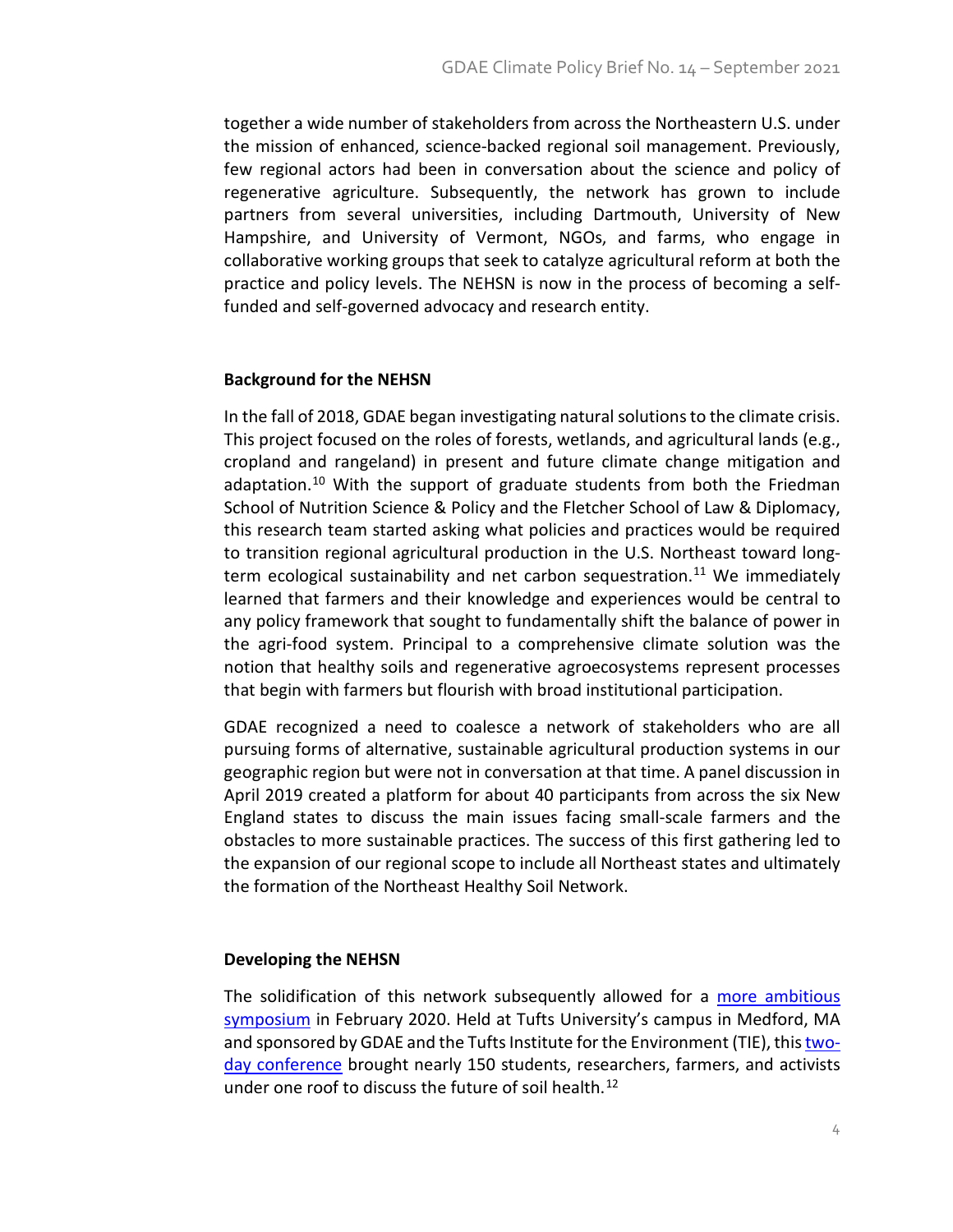A diversity of groups with varying resources but strong regional connections participated in the 2020 symposium.<sup>13</sup> Representatives came from state conservation districts, state departments of agriculture, USDA Natural Resource Conservation Service (NRCS) offices, Northeast Organic Farming Association (NOFA), American Farmland Trust, MIT, Harvard University, and nonprofit farm organizations like Stonewall Farm in New Hampshire and Wolfe's Neck Center in Maine. Notably, participants from the 2019 event co-organized and co-led ongoing workshops. Working group meetings were held in the months leading up to these workshops to familiarize the members with each other, identify leading voices within each state, and focus the agenda on two core topics: soil measurement and farm financing. At its conclusion, the NEHSN broadly sought to realize regional goals for improving farmer livelihoods but more specifically had recognized a community that appreciated the science and dynamic potential of soils.

Both the 2019 panel discussion and 2020 symposium workshops further underscored an array of acute and chronic challenges that farmers who engage in the transition toward regenerative agriculture face under current conditions:

- 1) costly watershed management;
- 2) vulnerability from agrichemical use;
- 3) uneven access to land first generation farmers;
- 4) unreliable farm incomes and high debt ratios;
- 5) disconnect between rural, urban, and suburban environments; and
- 6) lack of fair pay for the positive social and environmental impacts of healthy soils.

Inspiration for the NEHSN came from the recognition of these issues and the accomplishments of other regional initiatives. The consortium behind the Marin Carbon Project (MCP), including researchers, county and federal agencies, and ranchers, and the ability of farm-centered groups to forge networks around regenerative land management in a large state like California showed the distinct potential for coordination and change at a regional scale.<sup>[14](#page-10-11)</sup>

In crafting our mission, NEHSN members articulated this need for transformative processes that would connect a great number of communities. "We want a new regional food system, one that pays our farmers to build soil, not for crops. Reward our farmers for stewarding ecosystems, taking care of soils, watersheds, landscapes, and providing nutritious food in the process," stated the action plan created by symposium participants.<sup>[15](#page-10-12)</sup> The transition toward healthy soils is an allinclusive transformation of the way society conceives of agriculture driven by the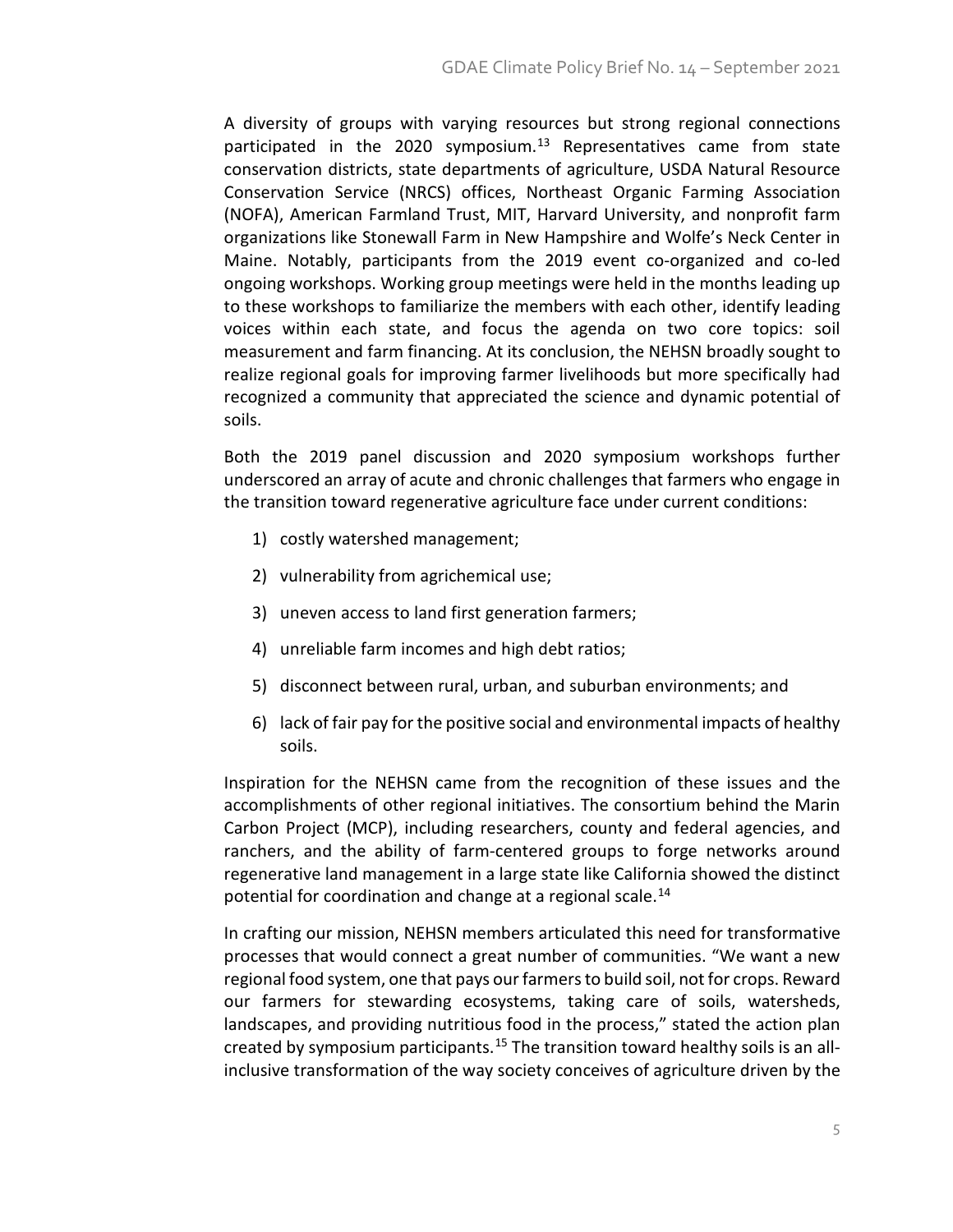same producers and consumers who are most affected by the current crisis. It is nothing short of a revolution in agricultural production.

The COVID-19 pandemic hit the U.S. only days after the 2020 symposium and immediately froze all in-person networking activities. In response, NEHSN members began meeting online and sought to maintain momentum through a series of three panels via Zoom.<sup>[16](#page-10-13)</sup> Beginning in the spring of 2021, these virtual events brought Stonewall Farm, Tufts University, Dartmouth University, and the University of Vermont in closer collaboration around topics of strengthening agricultural resilience during COVID-19, designing payment for ecosystem services, and measuring healthy soil outcomes.

These online discussions exemplified the regional nature of the network connecting Massachusetts, New Hampshire, and Vermont—while also expanding the audience to several hundred participants. 2021 has thus brought a lot of questions regarding the shape, form, and purpose of the NEHSN as a large diverse, decentralized, and democratic body. A July 2021 presentation to the International Society for Ecological Economics on ["Farmers as Ecosystem Regenerators"](https://sites.tufts.edu/gdae/conferences/) summarizes some of these issues.<sup>[17](#page-10-14)</sup>

## **What is the future of regenerative agriculture?**

On the path towards regenerative agriculture, the NEHSN employs a two-pronged method for translating soil health goals into actionable policy: *research* and *advocacy*. Given this current context in which a farmer-led movement has identified regenerative soil properties as critically important to the future of a changing climate, we acknowledge that both the science and the activism need to be able to keep pace with each other. The capabilities to monitor biological, chemical, and ecological processes of the soil system are only as valuable as the current public support and policies for these outcomes, and vice versa. Therefore, there are a few questions to which we continue to return as the diverse perspectives from the academic, advocacy, and agricultural institutions within our network undergo debate:

- How do we practically translate our soil health measurement tools into collaborative outcome-based marketplace for regenerative products?
- Are payment for ecosystem services arrangements the most appropriate set of policies for valuing healthy soils in current market transactions?
- What are the responsibilities of the regenerative agriculture movement to the needs of under-resourced and historically excluded producers in the region?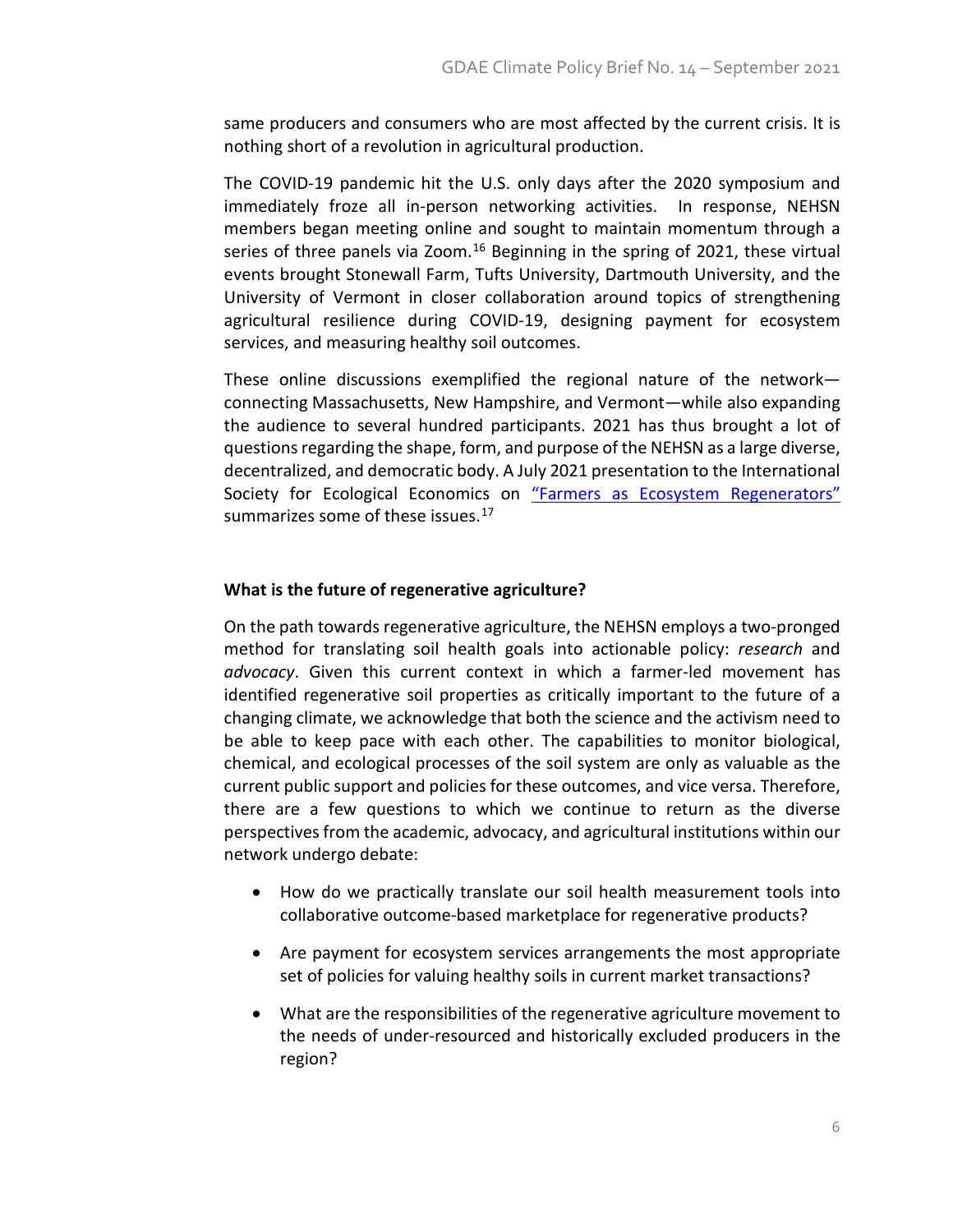Measurement and data harmonization are critical to ongoing research efforts to observe and verify existing inferences about ecologically-based practices and translate these activities into environmental outcomes. Not only will accurate, reliable indicators of soil health validate farmers' efforts at revitalizing a range of traditional ecosystem knowledge, but they will also inform and shape policymaking processes that rely on measurable results to satisfy constituents. Agricultural research groups have only recently merged the needed observation tools, remote sensing data, and agroecosystem models to monitor, evaluate, and communicate soil-based outcomes on farms. Factors like habitat quality and biodiversity, water quality and quantity, and carbon sequestration are important dimensions of soil health. Due to the evolving nature of this research, we have a unique chance to build a collective science with the help of both producers and consumers, which should be based on coherence and accessibility across geographies.

Dorn Cox, who holds many titles as farmer, researcher, and leader of the OpenTEAM platform, speaks of agriculture as a public science.<sup>[18](#page-10-15)</sup> In his work, he asks, what does shared and applied inquiry look like when bringing together a diverse community of stakeholders with sometimes conflicting concerns?<sup>[19](#page-10-16)</sup> Stakeholders are not just asking for food, fiber, and energy from farmers but also need agriculture that supports human health, economic development, climate resilience, safe habitat, and clean water. Since current market transactions do not capture most of these outcomes in the valuation of products or services, Cox and other members of the NESHN are working to translate their measurement tools into collaborative outcome-based marketplaces. By relying on systems-level thinking, we can begin to understand production and consumption as part of the ecosystem. Our questions about climate, agriculture, and soil therefore cannot be answered with regards to a single scale or measurement.

Farm viability is essential to ensure that regenerative agriculture is socially, politically, and economically sustainable. How do farmers cover the costs of the transition to regenerative practices? In addition to existing issues of land tenure, outstanding debt, and labor costs, transition costs can include new machinery, inputs, and training. The goal of farm viability thus includes finding funders, securing long-term investors, and setting up diversified revenue streams. Without comprehensive and equitable financing for the transition to regenerative management, these issues will become prohibitively costly and exclude newly interested producers. Advocacy and collective action are also key mechanisms for transforming the long-term structural viability of healthy soil practices. One-time on-farm cash infusions will not counterbalance years of farm consolidation and anti-environmental policies. Rather, the advocacy and support for healthy soils must be sustained and unyielding.

Creating a political consciousness and engaging farmers in the policymaking processes builds group identity and facilitates enduring communication that can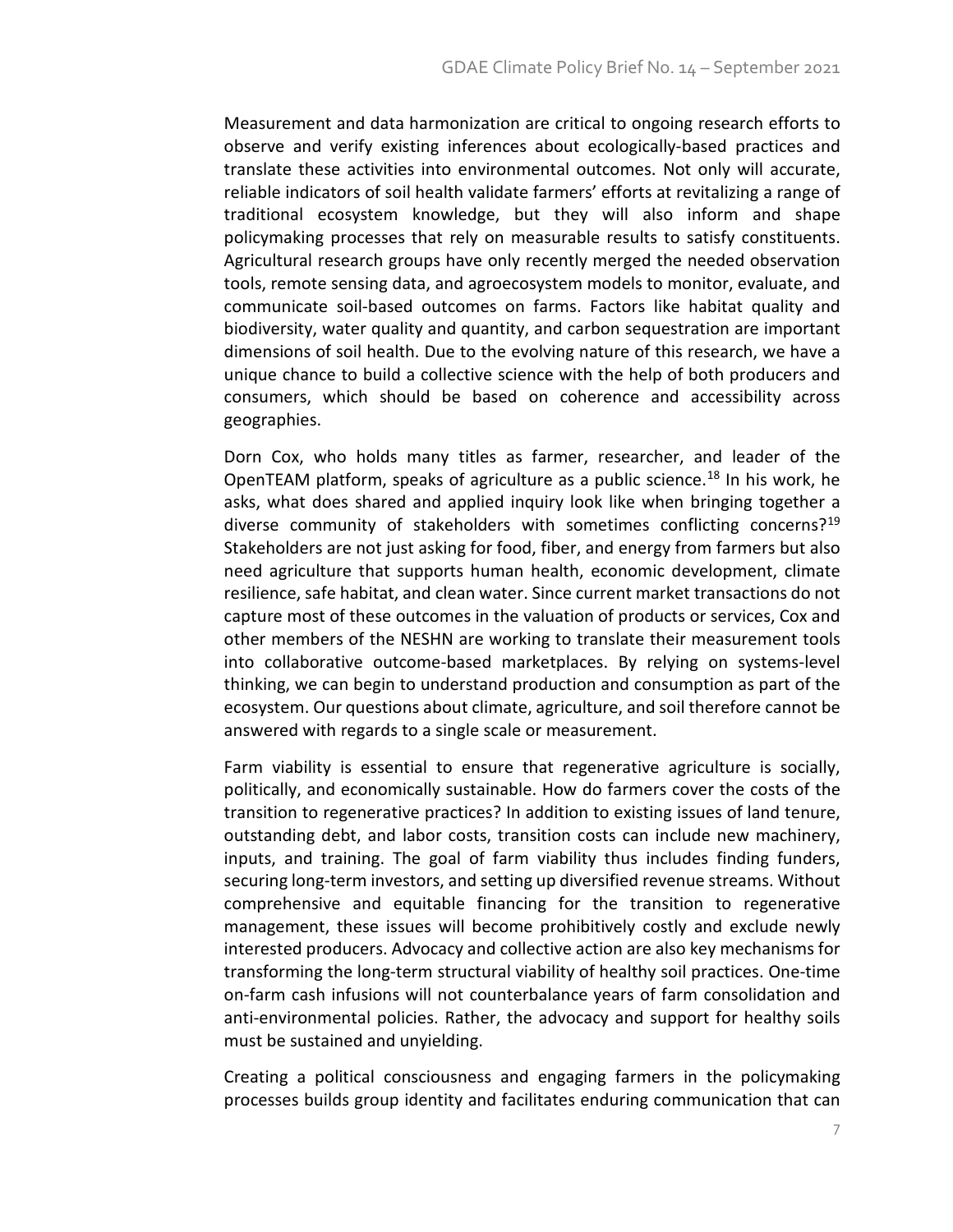cultivate leaders as well as soils. Reforming the social, political, and economic features of the agri-food system requires building farmer confidence in their capacity to create institutional change.

Vermont-based educator and community organizer Cat Buxton speaks of strengthening a social mycelium that gives structure to ecosystems of change, similar to the function of the soil mycelium.<sup>[20](#page-10-17)</sup> In other words, cultural and biological health cannot be separated. The social networks created among peers, especially among children and young adults, hold much of our knowledge about food, agriculture, and ecosystems, and we must feed these networks with lessons of climate change, regenerative farming, and food justice. Dynamic problems ultimately require dynamic solutions, and public policies investing in soil health must be rooted in similarly effective behavior.

Both producers and consumers around the world are joining in a revolutionary movement to reorganize the agri-food system. Conversations are increasingly shifting to identify farmers not only as cultivators of our food but as stewards of the ecosystem and regulators of the climate. Policies at all levels have been slow to acknowledge and properly compensate these contributions. In response, domestic and global networks of farmers, scientists, activists, and concerned citizens have united to enable a transition toward regenerative agriculture by transferring knowledge, sharing the latest scientific findings, and co-developing best practices for healthy soils. The lessons of the Northeast Healthy Soil Network reveal the social utility of these communities and their latent power to mobilize for political and economic change.

## **References**

<sup>1</sup> Intergovernmental Panel on Climate Change. (2021). Climate Change 2021: The Physical Science Basis: Summary for Policymakers. IPCC *Sixth Assessment Report: Working Group I. WMO. UNEP.* 

[ipcc.ch/report/ar6/wg1/downloads/report/IPCC\\_AR6\\_WGI\\_SPM.pdf](https://www.ipcc.ch/report/ar6/wg1/downloads/report/IPCC_AR6_WGI_SPM.pdf)

<sup>2</sup> Sperow, M. (2020). Updated potential soil carbon sequestration rates on U.S. agricultural land based on the 2019 IPCC guidelines. *Soil and Tillage Research, 204*, 104719. [doi.org/10.1016/j.still.2020.104719](https://doi.org/10.1016/j.still.2020.104719)

<sup>3</sup> DeWalt, B. R. (1994). Using Indigenous Knowledge to Improve Agriculture and Natural Resource Management. *Human Organization, 53*(2), 123-131. [jstor.org/stable/44126875](https://www.jstor.org/stable/44126875)

<sup>4</sup> Rippon-Butler, H. (2020). Land Policy: Towards a More Equitable Farming Future. *National Young Farmers Coalition*. [youngfarmers.org/land/wp](https://www.youngfarmers.org/land/wp-content/uploads/2020/11/LandPolicyReport.pdf)[content/uploads/2020/11/LandPolicyReport.pdf](https://www.youngfarmers.org/land/wp-content/uploads/2020/11/LandPolicyReport.pdf)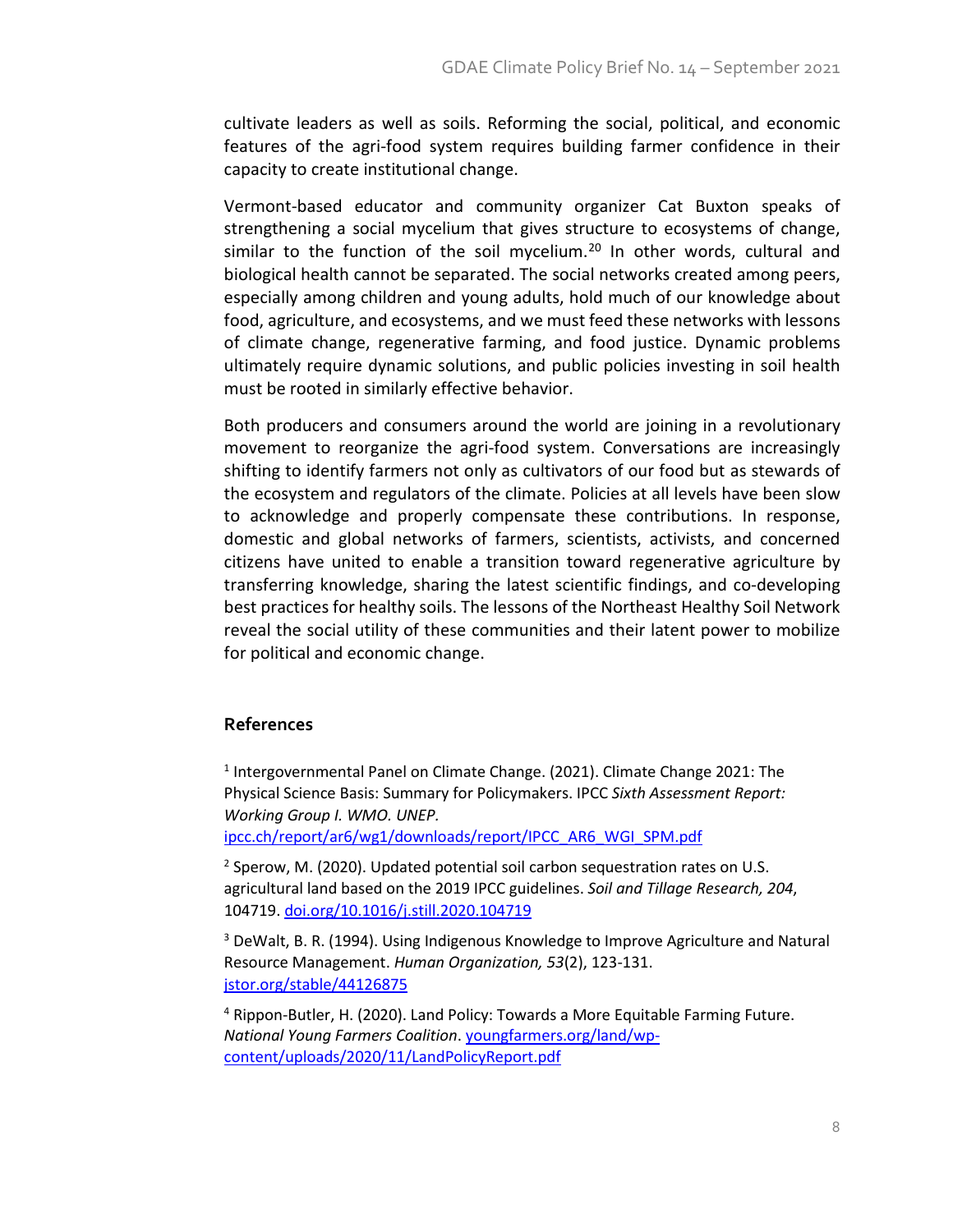<sup>5</sup> 4 per 1000. (2020). Strategic Plan. *Global Agenda for Action. Global Soil Partnership.* [4p1000.org/sites/default/files/francais/strategic\\_plan.pdf](https://www.4p1000.org/sites/default/files/francais/strategic_plan.pdf)

<sup>6</sup> California Climate and Agriculture Network. (2021). National Healthy Soils Policy Network. [soilpolicynetwork.org/](https://www.soilpolicynetwork.org/)

<sup>7</sup> Pereyra, G. (2021). Northeast Farmers of Color Land Trust Written Testimony. *The New York State Senate*.

[nysenate.gov/sites/default/files/northeast\\_farmers\\_of\\_color\\_land\\_trust\\_written\\_testi](https://www.nysenate.gov/sites/default/files/northeast_farmers_of_color_land_trust_written_testimony_20201.04.13.pdf) [mony\\_20201.04.13.pdf](https://www.nysenate.gov/sites/default/files/northeast_farmers_of_color_land_trust_written_testimony_20201.04.13.pdf)

<sup>8</sup> Nerds for Earth. (2021). State Healthy Soil Policy Map. *N4E.* [nerdsforearth.com/state](https://nerdsforearth.com/state-healthy-soils-policy/)[healthy-soils-policy/](https://nerdsforearth.com/state-healthy-soils-policy/)

<sup>9</sup> Policy advocate Steven Keleti, who is also a partner on this project, has drafted multiple pieces of soil health legislation across the country and helps maintain a crowd-sourced policy tracker [\(nerdsforearth.com/state-healthy-soils-policy/\)](https://nerdsforearth.com/state-healthy-soils-policy/) for publicly sharing legislative data, policy guidance, and lessons learned across states.

<sup>10</sup> Professor William Moomaw, co-director of GDAE, Professor Emeritus at the Fletcher School, Tufts University, a world-renowned scientist and climate policy expert, and a key drafter of previous IPCC reports led this effort. His recent research focuses on the role of trees and forests in the U.S. as key to fighting climate change.

<sup>11</sup> This team included researcher Dr. Anne-Marie Codur and research assistants Josephine Watson, Kayleigh Fey, Bethany Tietjen, Benjamin Johnson and Sam Polzin, under the direct leadership of Dr. Jonathan Harris and the supervisor of GDAE codirectors Dr. Neva Goodwin and Dr. William Moomaw.

<sup>12</sup> Visit [sites.tufts.edu/gdae/conferences-panels-and-events/](https://sites.tufts.edu/gdae/conferences-panels-and-events/) for more details on the GDAE soil health events.

<sup>13</sup> The 2020 symposium also enjoyed international support from the 4 per 1000 Initiative. Executive Secretary Paul Luu, as well as two scientists from the French National Institute of Agronomy and the Environment (INRAE), Laure Bamiere and Abad Chabbi, presented their research and led working group discussions. The Consulate General of France in Boston partially funded and sponsored the proceedings.

<sup>14</sup> Velasquez-Manoff, M. (2018). Can Dirt Save the Earth? Agriculture could pull carbon out of the air and into the soil — but it would mean a whole new way of thinking about how to tend the land. *The New York Times Magazine*.

[nytimes.com/2018/04/18/magazine/dirt-save-earth-carbon-farming-climate](https://www.nytimes.com/2018/04/18/magazine/dirt-save-earth-carbon-farming-climate-change.html)[change.html](https://www.nytimes.com/2018/04/18/magazine/dirt-save-earth-carbon-farming-climate-change.html)

<sup>15</sup> Global Development And Environment Institute. (2020). The Northeast Healthy Soil Network Symposium Action Plan. *NEHSN 2020 Soil Health Conference.* [sites.tufts.edu/gdae/files/2020/05/The-Northeast-Healthy-Soil-Network-Symposium-](https://sites.tufts.edu/gdae/files/2020/05/The-Northeast-Healthy-Soil-Network-Symposium-Action-Plan.pdf)[Action-Plan.pdf](https://sites.tufts.edu/gdae/files/2020/05/The-Northeast-Healthy-Soil-Network-Symposium-Action-Plan.pdf)

<sup>16</sup> The current 2020-2021 NEHSN planning and coordinating team includes Dr. Julie Snorek, Dr. Alissa White, Julie Davenson, Steven Keleti, Dr. Anne-Marie Codur, Sam Polzin, and Josephine Watson.